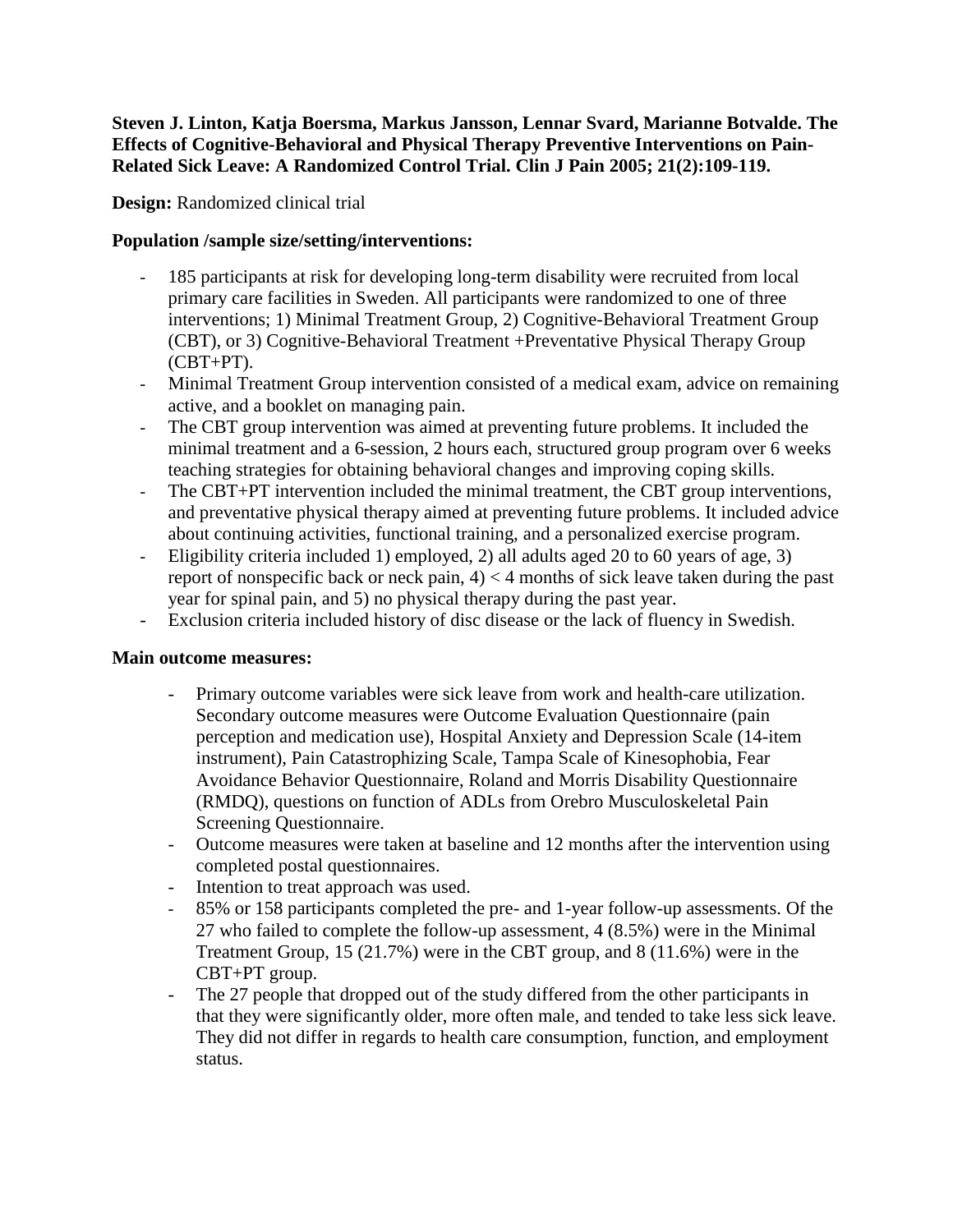- Primary outcomes:
	- o Health care utilization was lower in both the CBT group and the CBT+PT group (statistically significant p=0.003) than in the Minimal Treatment group.
	- o Sick leave was also lower in the CBT and CBT+PT groups than in the Minimal Treatment group. At the 1-year follow-up, the Minimal Treatment group had the highest percentage of participants on sick leave (9-14%), the CBT group had 6-8% on sick leave, and the CBT+PT group had the lowest percent on sick leave at 2-5%.
	- $\circ$  Percentage of participants on long-term sick leave ( $> 15$  days) before the intervention was compared to the rates at the 1-year follow-up for each of the 3 groups. The percentages increased only slightly between pretest and the 1 year follow-up for both the CBT and CBT+PT groups. The Minimal Treatment group showed a large increase from 4.8% to 16.3%.
	- $\circ$  Risk for developing long-term sick leave disability ( $> 15$  days) was assessed. The Minimal Treatment group had a 5 fold higher risk of being on long-term sick leave compared to the CBT and CBT+PT groups combined, a 6 fold higher risk compared to the CBT group alone, and over a 4 fold higher risk compared to the CBT+PT group alone.
- Secondary outcomes:
	- o Between-group differences for all the secondary outcomes were small and not significant.
	- o All three groups experienced improvements from pretest to follow-up on their ratings of pain and physical functioning, but no significant between-group differences were noted.
	- o Outcome measures on the psychologic aspects of pain showed little change between pretest and follow-up for all 3 groups.
- A best case, worst case, and intermediate case analysis was conducted to assess how the 27 people who failed to complete the 1-year follow-up assessment might have affected the results. The analyses indicated that the nonresponders probably do not significantly alter the outcome results.

### **Authors' conclusions:**

- The addition of cognitive-behavioral treatment with or without physical therapy to the standard minimal treatment for patients with nonspecific back or neck pain decreases the risk for future disability by more than 5 fold.
- The addition of cognitive-behavioral treatment with or without physical therapy to the standard minimal treatment for patients with nonspecific back or neck pain reduced future health care utilization and the risk for being on long-term sick leave.
- There were no large or significant differences between the two treatment groups, CBT and CBT+PT, in any of the primary outcome measures or any of the secondary outcome measures.
- All three groups experienced improvements from pretest to follow-up on their ratings of pain and physical functioning, as is to be expected in the natural course of acute back pain, but the CBT and CBT+PT groups produced the best results on the primary outcome variables of sick leave and reduced health care utilization.